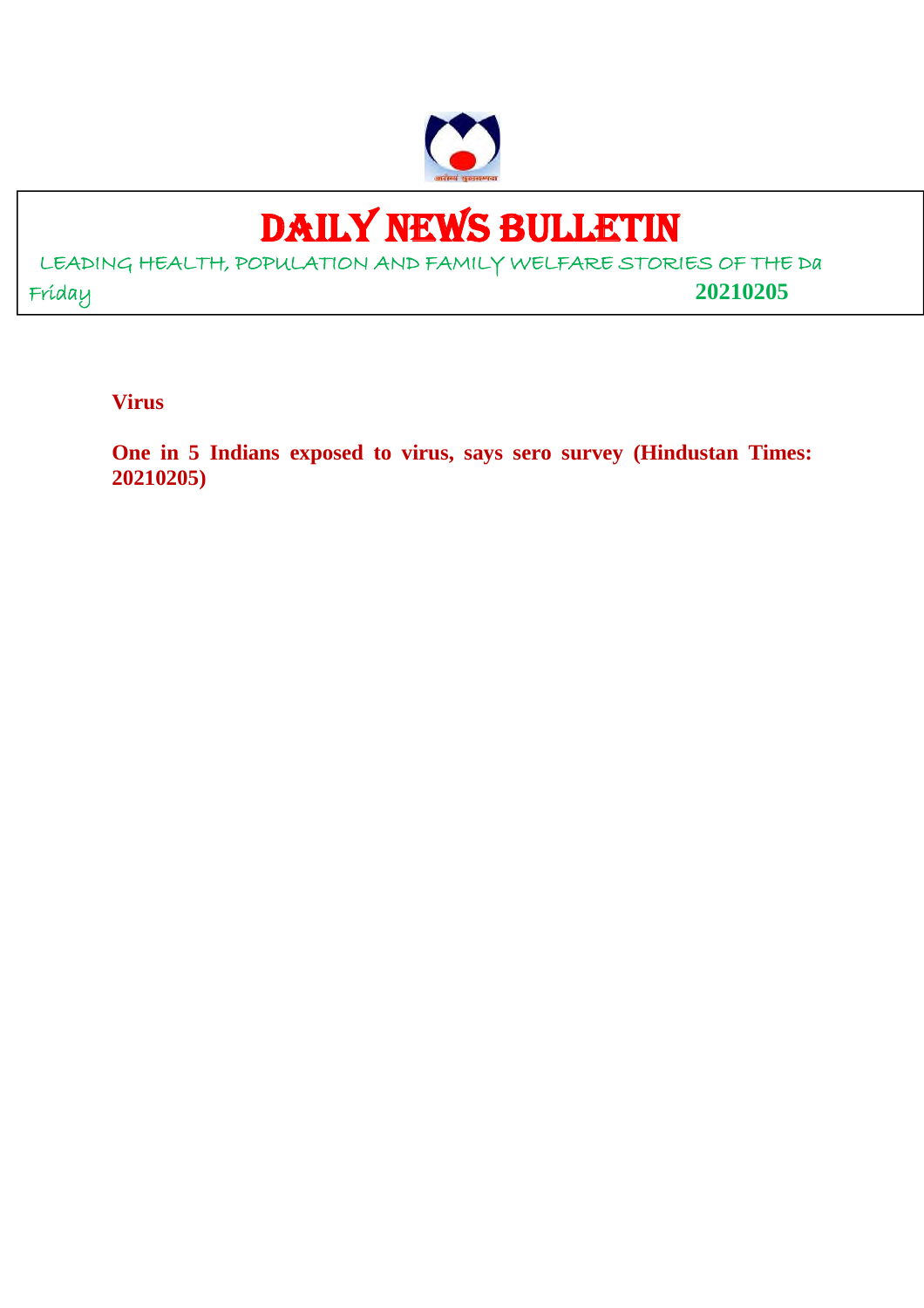

# **Rhythma Kaul**

letters@hindustantimes.com

New Delhi : At least one in five (21%) Indians above the age of 18 years has been exposed to the coronavirus, according to Indian Council of Medical Research's (ICMR) third nationwide sero survey that tested samples from 28,589 people for antibodies between December 17, 2020 and January 8, 2021. Among health care workers, the seroprevalence was 25.7%.

The numbers represent a sharp jump from the previous rounds — the first sero survey (conducted in May-June 2020) showed 0.73% seroprevalence, while the second one (August-September, 2020) showed overall prevalence of 6.6%. A serological test is to detect whether a person has antibodies to the Sars-Cov-2, which would indicate a past infection.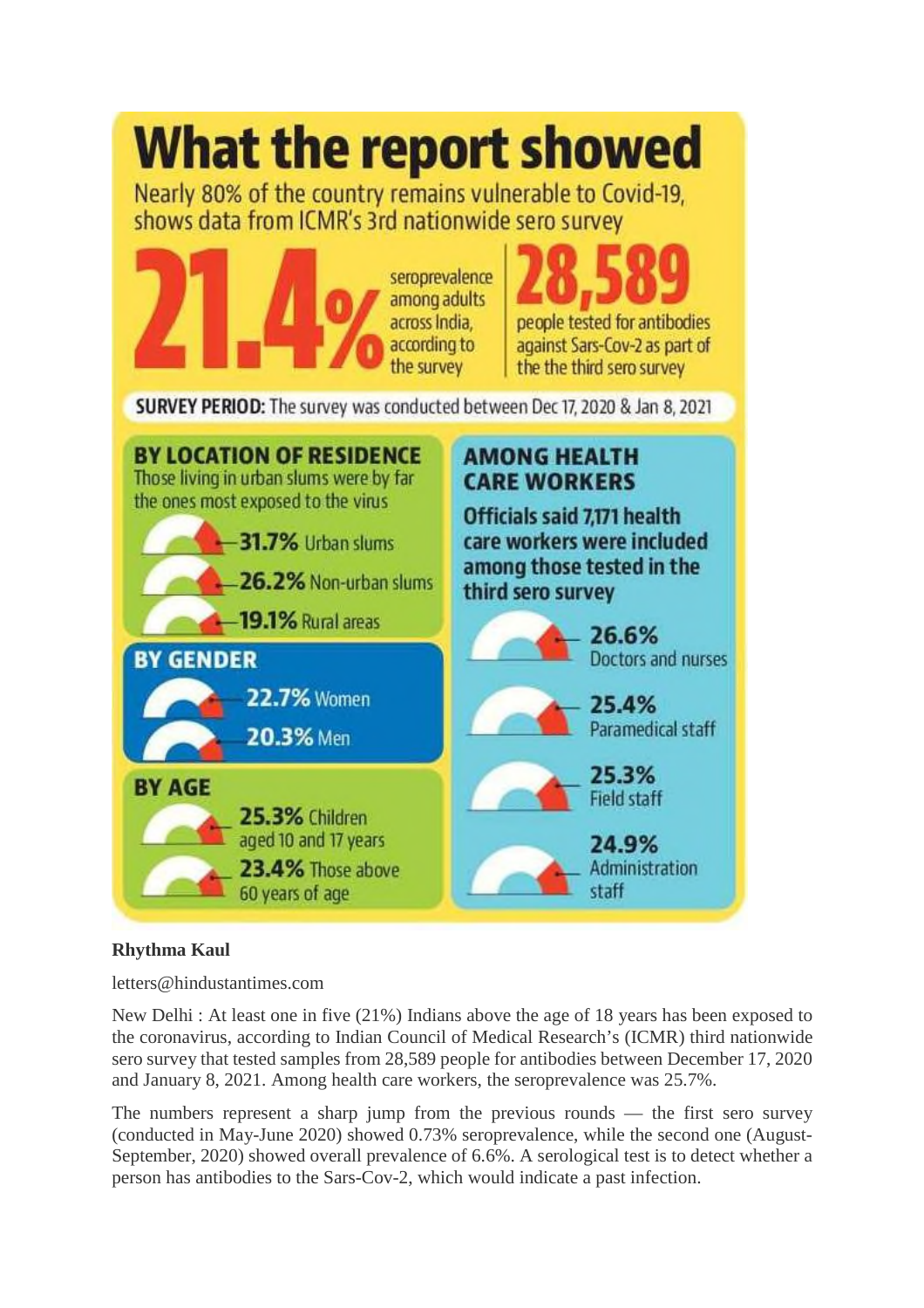Experts said the findings of the report show that a large proportion of the country – nearly 80% – remains susceptible to the virus.

In children between the ages of 10 and 17, the prevalence was 25.3%, and people above the age of 60 showed a prevalence of 23.4%, the report showed. In the general population, the prevalence was higher in urban slums (31.7%), followed by non-urban slums (26.2%), and rural areas (19.1%).

More women had antibodies compared to men, with a prevalence rate of 22.7% and 20.3% respectively.

In the general population, 28,589 individuals were tested for antibodies against Sars-CoV-2, the virus that causes Covid-19. Additionally, 7,171 health care workers were also covered. The second group included hundred health care workers each from taluk hospitals, community health centres, primary health centres, etc, for each district covered in the country.

Doctors and nurses were affected the most with a seroprevalence of 26.6%, followed by paramedical staff (25.4%), field staff (25.3%), and administration staff (24.9%).

Presenting the findings of the report at a media briefing, ICMR director general Dr Balram Bhargava pointed out that a large proportion of people remained susceptible to catching the infection.

Experts echoed the views. "If 20% of the country has been exposed, then there are 80% who are still not exposed to the virus. That means we cannot afford to drop our guard. Covid vaccination has just started and there is still time before a significant percentage of population develops antibodies against the virus," said Dr GC Khilnani, former head, pulmonary medicine department, All India Institute of Medical Sciences, Delhi.

The findings released on Thursday are from the third round of pan-India sero surveys conducted by ICMR. It was conducted in the same 700 villages, 70 districts from 21 states that were selected during the first and the second round of surveys, ICMR said.

"(The results of the latest sero survey) reflect the situation in the pre-vaccination period as vaccination drive started on January 16. The most sensitive test was used, and it was the same test that was used in the United States and showed the sero prevalence of 14.3%," said Dr Bhargava.

"A large population still remains vulnerable to the virus, and vaccination is the key along with Covid-19 appropriate behaviour to stop the spread of the virus," he added.

More than 4.6 million doses of Covid-19 vaccines have already been administered across the country in the past 18 days. Of the roughly 9.7 million (9,631,637) health care workers registered to be given a jab against Covid-19, about 45% (4,391,826) have received the first dose of the vaccine so far.

"We had estimated the number to be 10 million but when health care workers database was created on Co-WIN then it turned out to be 9,631,637 health care workers in all. So, this is the number that needs to be given both the doses of Covid-19 vaccine in the initial phase," said Rajesh Bhushan, Union health secretary.

Thirteen states have covered at least 50% of their health care workers. Madhya Pradesh leads the states with 73.6% of health care workers being given the first dose in 18 days. It is followed by Rajasthan that has immunised 67% of its health care workforce, according to data from the Union health ministry.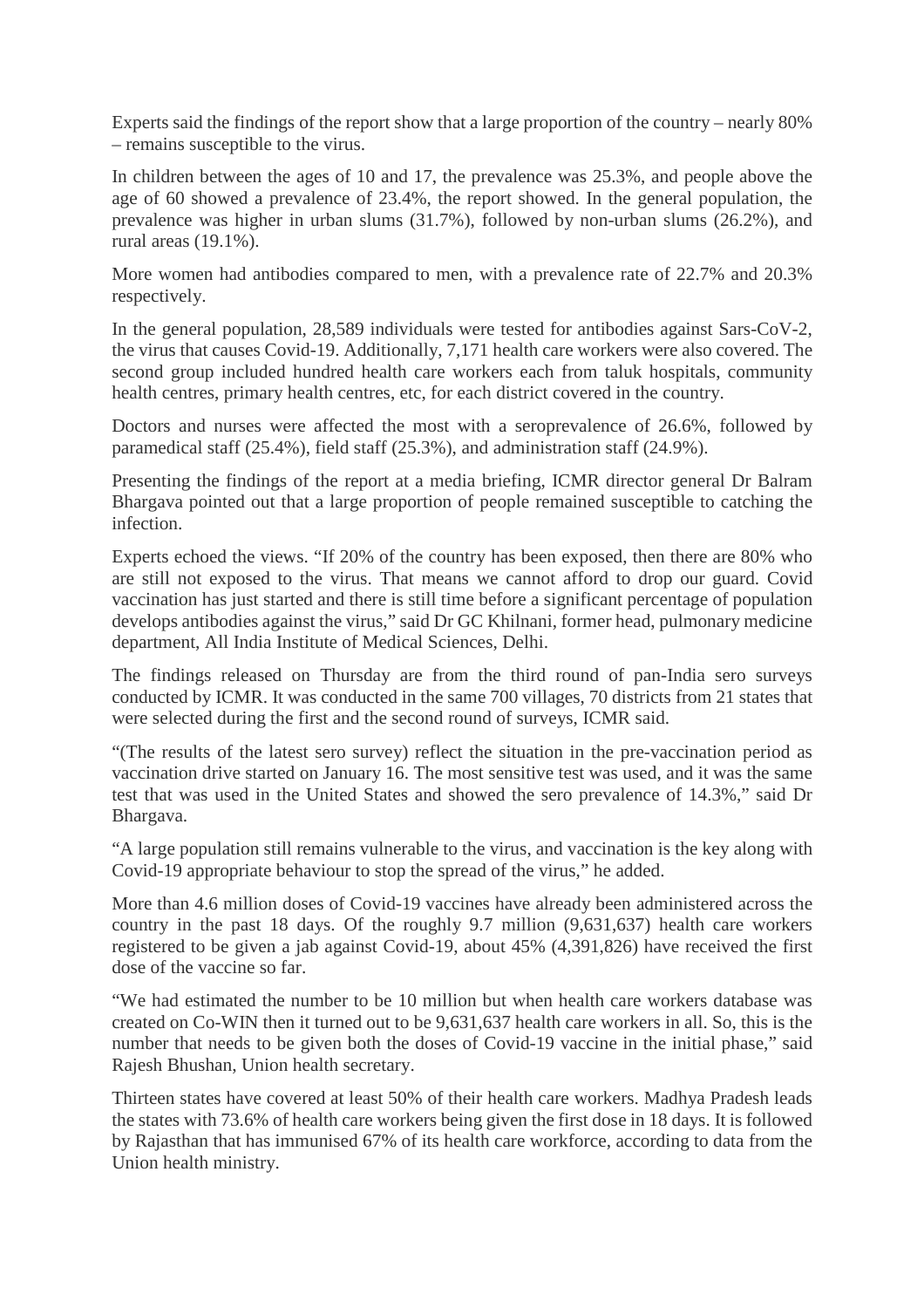Some states are yet to catch up; and there are 11 such states that have not been able to vaccinate more than 30% of its health care workers. Puducherry is still at 12.6%, followed up Manipur at 12.8%, and Meghalaya at 15.2% of its health care workers. Among bigger states, Tamil Nadu is also currently at 23.7%.

# **Covid Vax (The Asian Age: 20210205)**

http://onlineepaper.asianage.com/articledetailpage.aspx?id=15389468

# NEW I STUDY It will monitor impact of the different regimens on patients' immune responses K begins alternate dosing Covid vax trial

- for example, using<br>Oxford University/Astra-<br>Zeneca's vaccine for the

**CONTRACTOR** 

**London, Feb. 4:** Health first does, followed by Pfiz-<br>chiefs in the UK on Thu- er/BioNTech's vaccine for raday began what they the second. It is being run<br>have described as a world- by the National Immunis-<br>first clinica

"This is a hugely import-<br>ant clinical trial that will  $\blacksquare$ 

**Contract Contract** 

THE COMMON SURFACE and the widel provide us with more vital<br>evidence on the safety of<br>these vaccines when used<br>in different ways," said<br>Nadhim Zahawi, Minister<br>for Covid-10 koecine Depl-<br>opproved for use more with<br>dely tha

and I look forward to see<br>ing what it produces," he<br>said. The 13-month study<br>will monitor the impact of<br>the different dosing regi-

was monoto the inference of the different dosing regions<br>means on patterns immunes and responses, which have the potential to be higher or<br>properties immunes lower than from the same dose regiment.<br>Initial findings are exp

Naving data that could support a more flexible immunisation programme. If the medicines resultator, and Professor Journal Control of the medicine of the State of the State of the State of the State of the State of the Stat

 $-1$ 

**COMPANY** 

us greater insight into<br>how we can use vaccines<br>to stay on top of this nasty<br>disease," he said. The studisease," he said. The sti-<br>disease the said and speed of this a proval from the Research and Ethics Committee, as<br>well as approval from the Medicines and Healthcare products<br>products are producted by a product as  $\lambda$  pr 19 Heterologous Frime<br>Boost study or 'Com-Cov',<br>across eight different sites<br>all over England.  $PTI$ 

n

#### **Coronavirus**

**Coronavirus | Vaccine death reports will be published, says adverse events panel expert (The Hindu: 20210205)**

https://www.thehindu.com/sci-tech/health/coronavirus-vaccine-death-reports-will-bepublished-says-adverse-events-panel-expert/article33751937.ece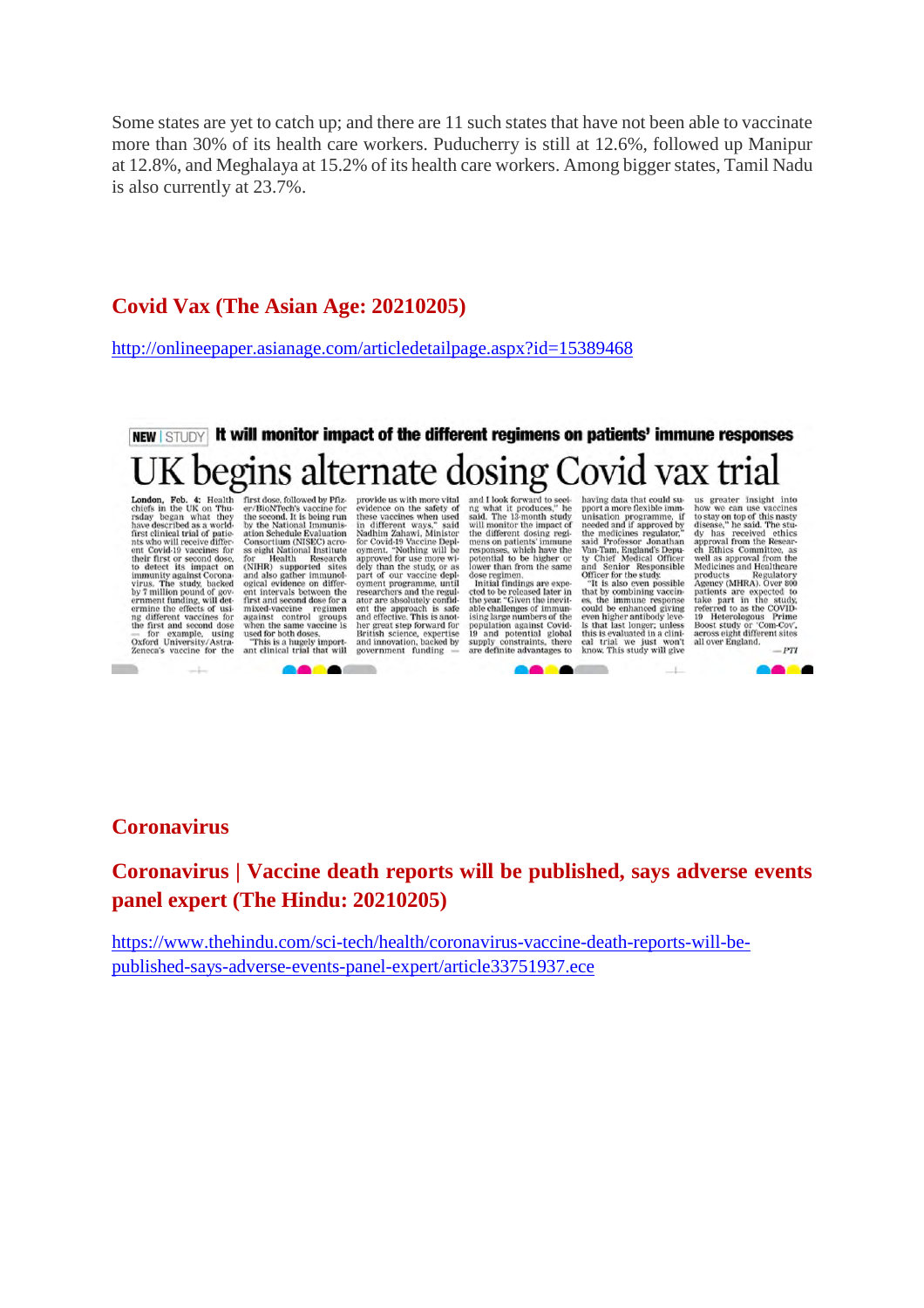## **COVID-19: India records 12,899 new cases**

# **COVID-19: India records 12,899 new cases, 107 fatalities (The Hindu: 20210205)**

A medic inoculates the first dose of COVID-19 vaccine to a health worker at a government hospital in Kolkata, West Bengal on February 3, 2021. | Photo Credit: PTI

The total COVID-19 active caes remained below 2 lakh

With 12,899 people testing positive for coronavirus infection in a day, India's COVID-19 tally of cases rose to 1,07,90,183, while the recoveries surged to 1,04,80,455, according to the Union Health Ministry data updated on February 4.

The death toll increased to 1,54,703 with 107 new fatalities, the data updated at 8 a.m. showed.

The number of people who have recuperated from the disease surged to 1,04,80,455 pushing the national COVID-19 recovery rate of 97.13%, while the COVID-19 case fatality rate stands at 1.43%.

The total COVID-19 active caes remained below 2 lakh.

There are 1,55,025 active coronavirus infections in the country which comprise 1.44% of the total cases, the data stated.

India's COVID-19 tally had crossed the 20-lakh mark on August 7, 30 lakh on August 23, 40 lakh on September 5 and 50 lakh on September 16. It went past 60 lakh on September 28, 70 lakh on October 11, crossed 80 lakh on October 29, 90 lakh on November 20 and surpassed the one-crore mark on December 19.

According to the ICMR, 19,92,16,019 samples have been tested up to February 3 with 7,42,841 samples being tested on February 3.

The 107 new fatalities include 30 from Maharashtra, 20 from Kerala, 7 each from Chhattisgarh and West Bengal and 6 each from Delhi and Uttar Pradesh.

A total of 1,54,703 deaths have been reported so far in the country including 51,169 from Maharashtra followed by 12,371 from Tamil Nadu, 12,225 from Karnataka, 10,864 from Delhi, 10,195 from West Bengal, 8,674 from Uttar Pradesh and 7,157 from Andhra Pradesh.

The Health Ministry stressed that more than 70% of the deaths occurred due to comorbidities.

"Our figures are being reconciled with the Indian Council of Medical Research," the Ministry said on its website, adding that State-wise distribution of figures is subject to further verification and reconciliation.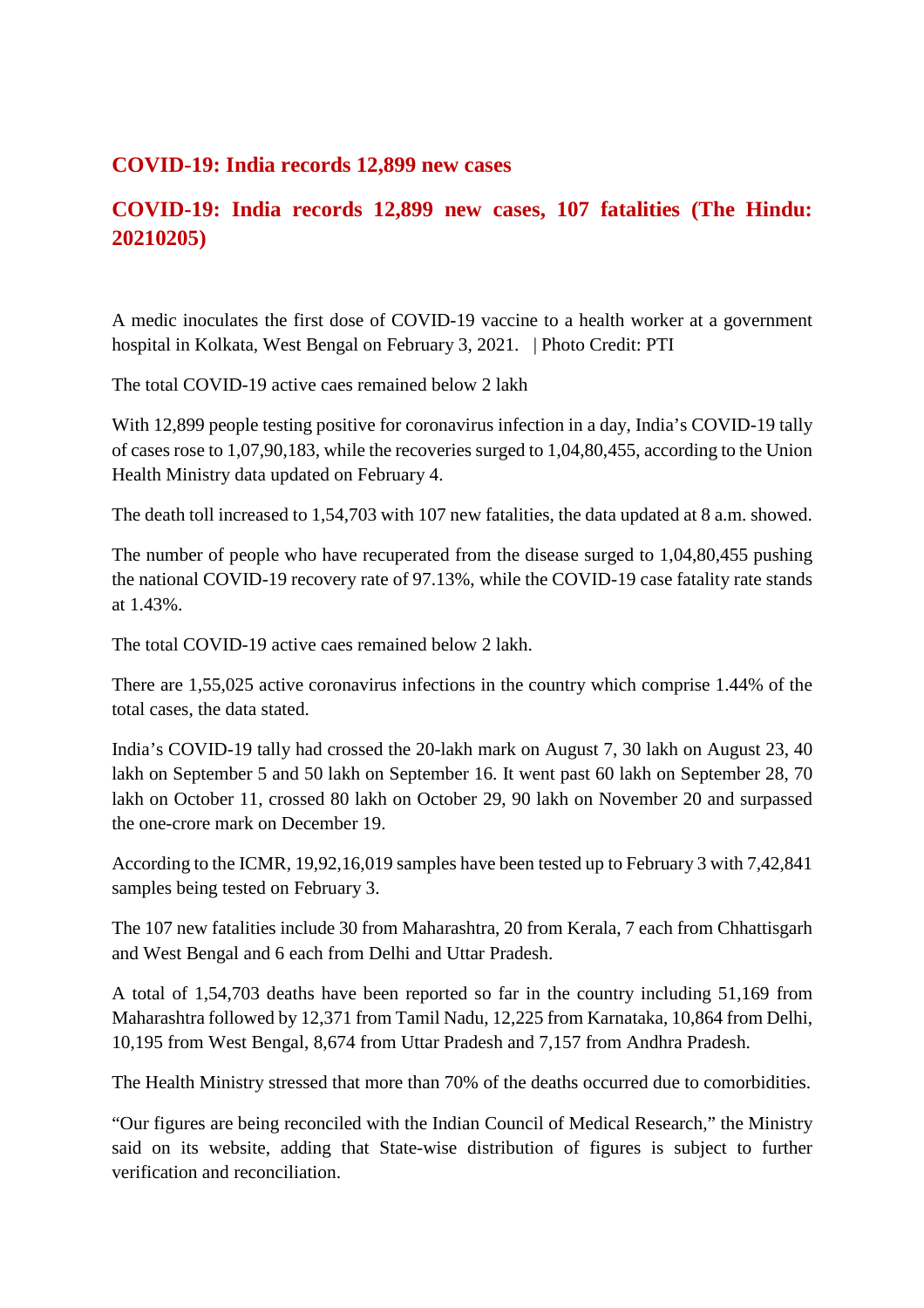# **Coronavirus (Hindustan: 20210205)**

https://epaper.livehindustan.com/imageview 618782 85315620 4 1 05-02-2021 3 i 1 sf.html

# देश के एक तिहाई जिलों में कोरोना से मौत नहीं

नई दिल्ली | विशेष संवाददाता

कोरोना वायरस के मोर्चे पर राहत की खबर है। स्वास्थ्य मंत्रालय ने गुरुवार को बताया कि कोरोना से होने वाली मौतों की संख्या तेजी से घट रही है। देश के 718 जिलों में से 251 (करीब एक तिहाई) जिलों में तीन हफ्तों से कोई मौत नहीं हुई है। वहीं, 47 जिलों में कोई नया मामला सामने नहीं आया है।

स्वास्थ्य सचिव राजेश भूषण ने गुरुवार को यह जानकारी दी। भूषण ने कहा, अगर हम की गई जांच के आधार पर कोविड-19 के लिए नमने के

# सुखद

- संक्रमण के मोर्चे पर देशवासियों के लिए राहत भरी खबर
- 47 जिलों में तीन हफ्ते से संक्रमण का नया मामला नहीं

संक्रमित आने की दरको देखें तो यह चार अगस्त को 8.89 प्रतिशत थी जो चार फरवरी को 5.42 फीसदी हो गई। यह कम हो रही है। उन्होंने कहा, नमनों के संक्रमित आने की साप्ताहिक दर 1.82 फीसदी दर्ज की गई है।

▶ 50% से अधिक टीके पेज 11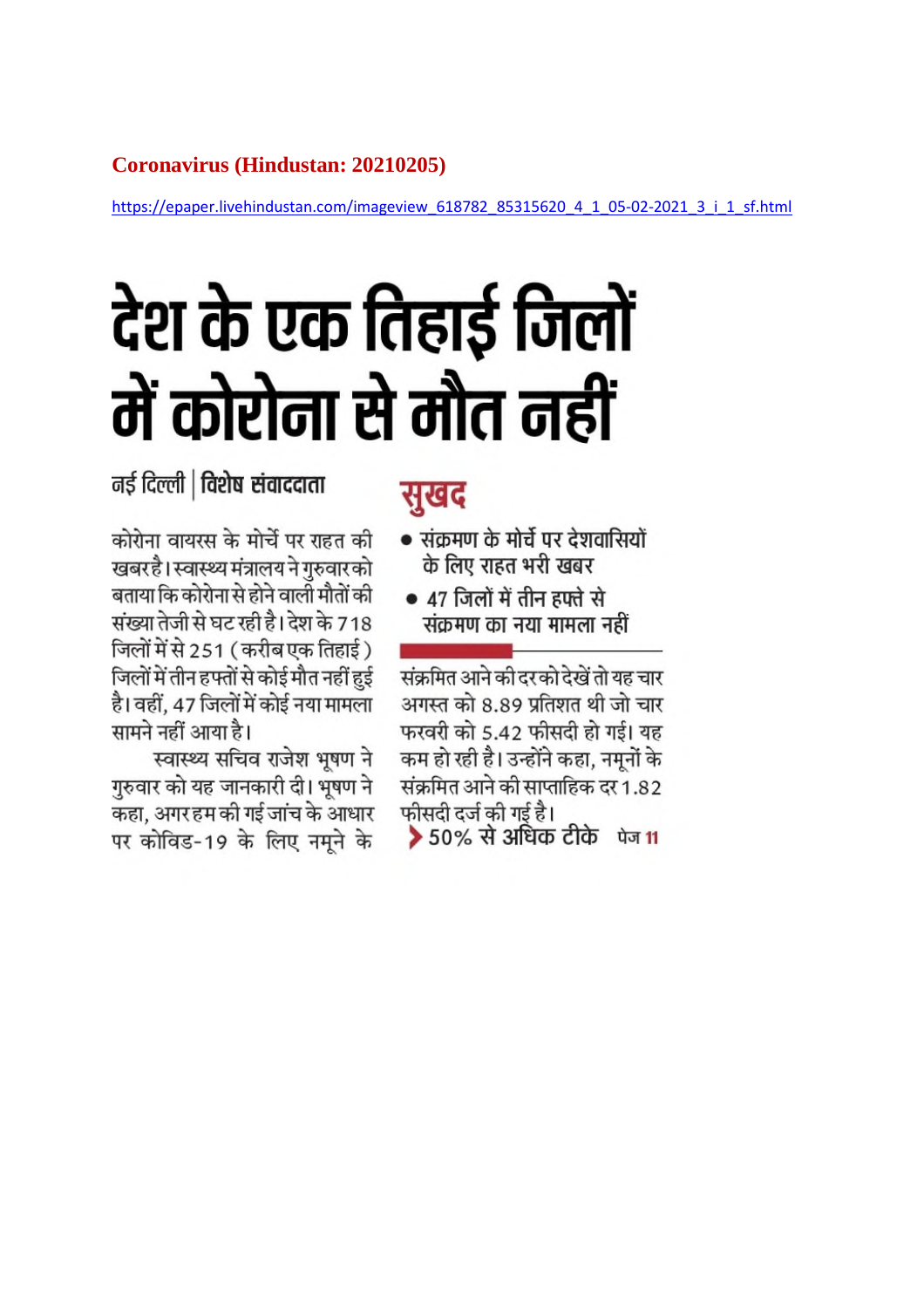# **Vaccination (Hindustan: 20210205)**

https://epaper.livehindustan.com/imageview\_618785\_85607200\_4\_1\_05-02-2021\_6\_i\_1\_sf.html



सभी लोग सफाई कर्मी थे।

दो जिलाधिकारियों ने सबसे पहले टीका - रविवार को टीकाकरण केंद्र बंद रहेंगे।

# **Infection**

को टीका लगने का रिकॉर्ड है।

हल्के दुष्प्रभाव देखे गए।

**रकवररेट देरहेबेहतर संकेत, सं मण केनए मामलसेअधक हैवथ होनेवाल कसं या (Dainik Jagran: 20210205)**

https://www.jagran.com/news/national-india-reports-12408-new-covid19-cases-15853-

discharges-120-deaths-in-last-24-hours-common-man-issues-

गरुवार को

21338561.html?itm\_source=website&itm\_medium=homepage&itm\_campaign=p1\_comp onent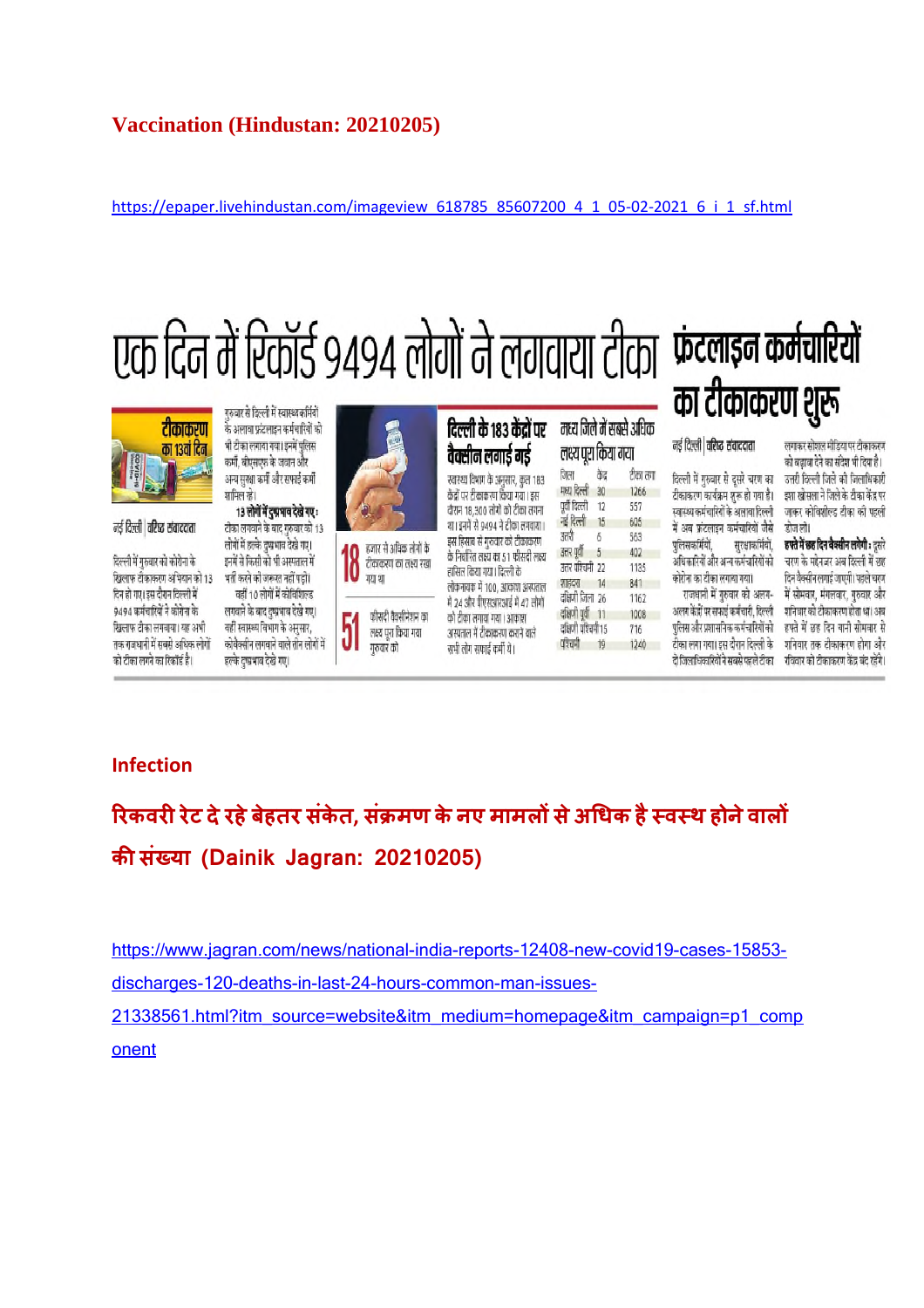स्वास्थ्य मंत्रालय द्वारा जारी आंकड़ों के अनुसार देश में बीते 24 घंटों के दौरान 12 हजार 4 सौ 8 संक्रमण के मामले सामने आए और 120 लोगों की मौत हो गई वहीं संक्रमण से स्वस्थ हो अस्पताल से डिस्चार्ज हुए मरीजों का कुल आंकड़ा 15 हजार 8 सौ 53 है

नई दिल्ली, एएनआइ। पिछले 24 घंटों के दौरान देश में 12 हजार से अधिक कोविड-19 संक्रमण के मामले सामने आए और इस दौरान 100 से अधिक लोगों की मौत हुई है लेकिन संक्रमण से स्वस्थ होने वाले आंकड़ों से थोड़ी निश्चिंतता के संकेत मिल रहे हैं। स्वास्थ्य मंत्रालय द्वारा शुक्रवार सुबह जारी आंकड़ों के अनुसार, देश में बीते 24 घंटों के दौरान 12 हजार 4 सौ 8 संक्रमण के मामले सामने आए और 120 लोगों की मौत हो गई वहीं संक्रमण से स्वस्थ हो अस्पताल से डिस्चार्ज हुए मरीजों का कुल आंकड़ा 15 हजार 8 सौ 53 है जो इस बात का संकेत है कि वैक्सीन के आने के बाद महामारी पर धीरे धीरे काबू हो रहा है।

इसके बाद अब तक देश में कुल कोविड-19 संक्रमितों का आंकड़ा 1 करोड़ 8 लाख 2 हजार 5 सौ 91 हो गई। वहीं मरने वालों का कुुुल आंकड़ा 1 लाख 54 हजार 8 सौ 23 हो गई है। वर्तमान में देश में कोविड-19 के कुल एक्टिव केस 1 लाख 51 हजार 4 सौ 60 है वहीं अब तक संक्रमण से स्वस्थ हो अस्पताल से डिस्चार्ज होने वालों का कुल आंकड़ा 1 करोड़ 4 लाख 96 हजार 3 सौ 8 है।

## 50 लाख के करीब वैक्सीन लेने वालों का आंकड़ा

16 जनवरी से देश में वैक्सीनेशन की प्रक्रिया शुरू हो गई है और अब तक कुल 49 लाख 59 हजार 4 सौ 45 लोगों को कोरोना वायरस की वैक्सीन लगाई गई है। भारतीय चिकित्सा अनुसंधान परिषद (ICMR) के अनुसार, भारत में कल तक कोरोना वायरस संक्रमण के लिए कुल 19 करोड़ 99 लाख 31 हजार 7 सौ 95 सैंपल टेस्ट किए जा चुके हैं। इनमें से 7 लाख 15 हजार 7 सौ 76 सैंपल कल टेस्ट किए गए।

देश की संक्रमित राजधानी दिल्ली पर एक नजर:

मंत्रालय के अनुसार, देश की राजधानी दिल्ली में पिछले 24 घंटों में कोविड-19 संक्रमण के 158 नए मामले आए जबकि 165 संक्रमित मरीज स्वस्थ हुए और 7 संक्रमितों की मौतें दर्ज़ की गई हैं। वर्तमान में कोविड-19 के कुल सक्रिय मामले 1194 है। अब तक राजधानी में कुल संक्रमण के मामले 6 लाख 35 हजार 6 सौ 39 है वहीं संक्रमण से स्वस्थ वालों का आंकड़ा 6 लाख 23 हजार 5 सौ 74 है। अब तक कोविड-19 के कारण मरने वालों की संख्या 10 हजार 8 सौ 71 है।

## यूंपहुंचा 1 करोड़ केपार

7 अगस्त 2020 को भारत के कोविड-19 मामलों का आकड़ा 7 लाख के पार चला गया वहीं 23 अगस्त को 30 लाख से अधिक, 5 सितंबर को 40 लाख से अधिक और 16 सितंबर को संक्रमण के आंकड़ों ने 50 लाख को पार कर लिया। 28 सितंबर को कोरोना मामलों ने देश के ग्राफ को 60 लाख से अधिक बढ़ा दिया और 11 अक्टूबर 2020 को 70 लाख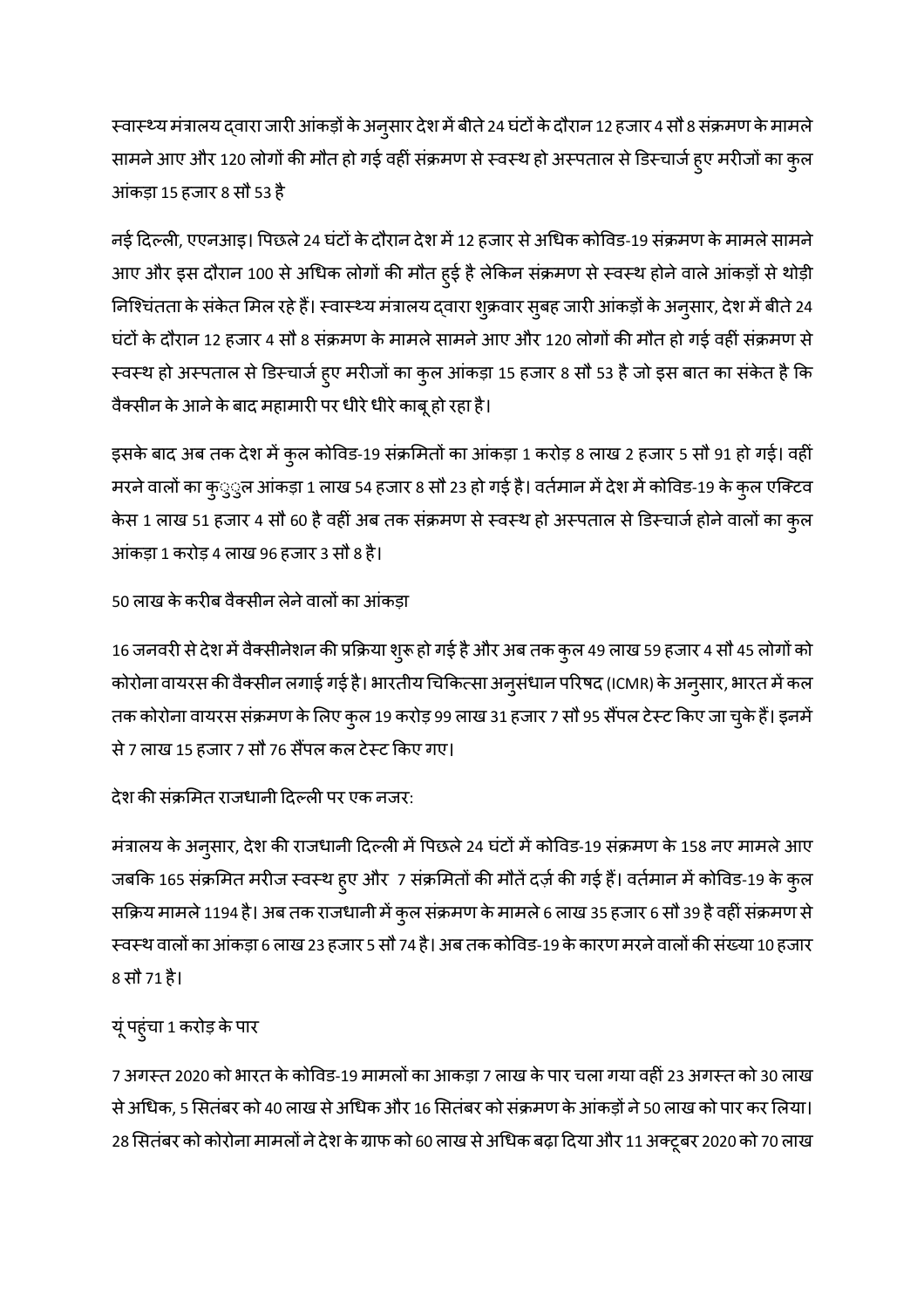के पार वहीं 29 अक्टूबर को यह आंकड़ा 80 लाख से अधिक हो गया था। 20 नवंबर को 90 लाख और 19 दिसंबर को एक करोड़ से अधिक लोग संक्रमित हो गए थे।

# **Genetic mutations**

# **Genetic mutations increase risk of breast cancer by 80pc: Experts (New Kerala: 20210205)**

https://www.newkerala.com/news/2021/21873.htm\

According to statistics released by the International Agency for Research on Cancer (IARC) in December 2020 and cited by the World Health Organization (WHO), breast cancer has now surpassed lung cancer as the world's most commonly diagnosed cancer.

The subject experts suggested that to a large extent, the disease is hereditary in nature. The experts said that inheritance, either by disease history in family or by genetic changes, augments the probability of developing cancer.

According to them, highly predisposed to developing breast and ovarian cancer are those whose family has a history of breast cancer or found inheriting a separate set of genes.

Speaking to IANS on World Cancer Day on Thursday, Pragya Shukla, Head of Department, Clinical Oncology, at the Delhi State Cancer Institute, said that offsprings of a cancer survivor are also more susceptible to developing breast or ovarian cancer.

"A woman is more prone to develop breast or ovarian cancer if either her mother is a cancer survivor or any of her immediate family members has a history of this disease," she said.

M.D. Ray, Additional Professor, Surgical Oncology, at All India Institute of Medical Sciences (AIIMS), also said that breast cancer can be inherited if a woman has a close family member who had developed the disease.

However, the family history is majorly defined by genetic mutations in a specific set of genes found augmenting the disease occurrence.

The Nanavati Super Speciality Hospital in Mumbai informed that the risk of breast cancer is over 80 per cent higher in those who inherit a specific set of mutated genes -- BRCA1 and BRCA2

"The most common genes changes are those of the BRCA1 and BRCA2 genes and women with these genes have more than 80 per cent chance of getting breast cancer during their lifetime," said Sanjay Dudhat, Head Oncosurgeon at the hospital.